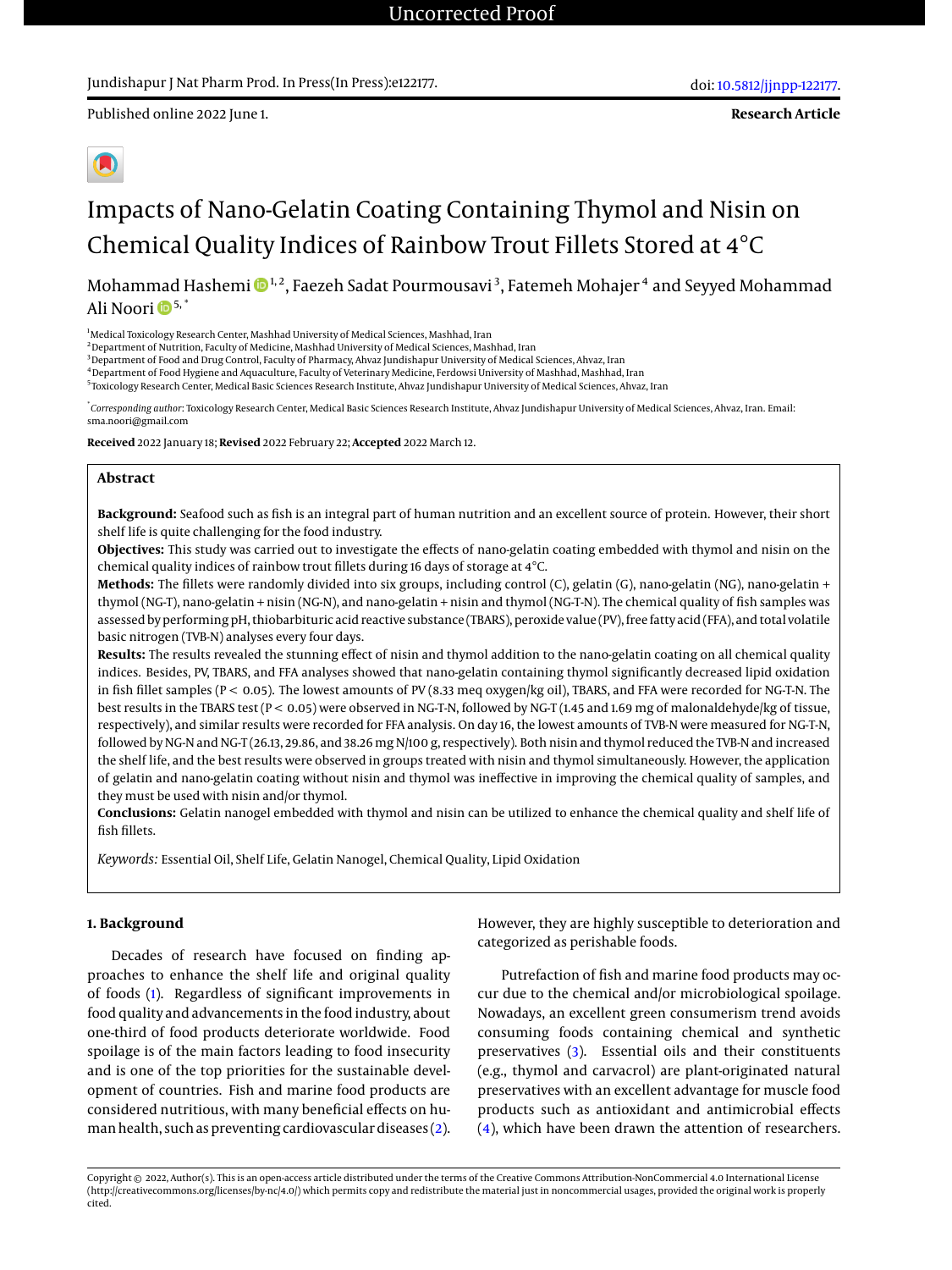Moreover, edible coatings have been employed in foods as an excipient to convey essential oils and their constituents in recent years. For example, Chamanara et al. [\(5\)](#page-7-3) incorporated chitosan coating with *Thymus vulgaris* essential oil and evaluated its effects on the quality of rainbow trout stored in the refrigerator. They reported that the application of the mentioned coating increased the shelf life by at least five days.

In addition, natural preservatives with other origins, e.g.,microbialmetabolites, have been used tomaintain the quality of foods. Nisin is a major bacteriocin produced by lactic acid bacteria, known as a generally regarded as safe (GRAS) additive in many countries  $(6)$ . Nisin has also been incorporated in Tartary buckwheat polysaccharides to produce an edible coating, successfully enhancing tilapia's shelf life during 12 days of storage [\(7\)](#page-7-5).

## **2. Objectives**

Although nano-gelatin coating characteristics have been studied previously [\(8-](#page-7-6)[10\)](#page-7-7), a few studies have investigated its effects on food models. In the present work, we attempted to develop an edible nano-gelatin coating incorporated with thymol and nisin to evaluate its effects on the chemical quality of rainbow trout samples stored at 4°C for up to 16 days. For this purpose, we assessed pH, thiobarbituric acid reactive substances (TBARS), peroxide value (PV), free fatty acids (FFA), and total volatile basic nitrogen (TVB-N) on days 0, 4, 8, 12, and 16.

## **3. Methods**

#### *3.1. Preparation of Coating Solutions*

Gelatin (5% w/v, Sigma-Aldrich, St. Steinheim, Germany) was immersed in distilled water (DW) while glycerol (0.75 ml/g) was added as a plasticizer. According to a previous study [\(11\)](#page-7-8), analytical-grade nisin and thymol (Sigma-Aldrich, St. Steinheim, Germany) were added to the gelatin solution to obtain 250 and 500 ppm concentrations. Subsequently, the mixture was blended by a digital mixer (IKA, Staufen, Germany) for two minutes at 10,000 rpm. The obtained emulsion was exposed to ultrasound using an ultrasound device (Sonopuls, Bandelin, Berlin, Germany) with an on-time pulse (45 seconds) and an off-time pulse (15 seconds). This process continued for six minutes at an amplitude of 50% and ultimately led to nanogel formation. The obtained nanogel from the interaction chamber was then cooled using a water bath with ice whose temperature always remained below 20°C [\(12\)](#page-7-9).

#### *3.2. Particle Size Measurement*

A dynamic light scattering (DLS) equipped with a backscatter detector and Zetasizer NanoZS laser diffractometer (Nano S, Marven, England) was utilized to evaluate the nanogel droplet size and polydispersity index (PDI). The device was set at 633 nm and 25°C.

## *3.3. Preparation of Fish Fillets and Treatment*

Live rainbow trout (*Oncorhynchus mykiss*) with a mean weight of one kilogram was obtained from a local market in Ahvaz, Khuzestan, Iran. The fish were then immediately transferred to the Food and Drug Control Laboratory at Jundishapur University of Medical Sciences using a water tank. They were killed by the percussive stunning method, eviscerated, beheaded, scaled, and washed with cold water. Four fillets were obtained from each fish with an approximate weight of 120  $\pm$  15 g and washed again with tap water. The fillets were then placed on a clean metal grid with pores to drip.

Samples were randomly categorized into six groups, including control (C), gelatin (G), nano-gelatin (NG), nanogelatin + thymol (NG-T), nano-gelatin + nisin (NG-N), nanogelatin + nisin, and thymol (NG-T-N). The control group was directly placed in a PET container, and treatment groups were immersed in different solutions for two minutes. The fillet samples were then drained on a laminar flow cabinet, placed in a PET container, and held in a refrigerator at 4°C for 16 days. Further chemical analyses were carried out every four days (days 0, 4, 8, 12, and 16) in three replications, and an average was reported for each test.

#### *3.4. pH Determination*

Ten grams of fillet samples and 100 mL of distilled water were added to a 500 mL beaker and homogenized with a blending device (Moulinex, France). The pH of the mixture was determined with a digital pH meter (Sartorius, USA).

## *3.5. Peroxide Value*

Lipid extraction from fish fillet samples was carried out as per the method of Bligh and Dyer [\(13\)](#page-7-10) with minor modifications conducive to reducing the use of methanol and chloroform. One gram of extracted lipid and 30 mL of the acetic acid: chloroform (3: 2) solution were transferred to a 250 mL Erlenmeyer and lipids were dissolved by gentle shaking. Distilled water (30 mL) and saturated potassium iodide solution (0.5 mL, 1% w/v) were added to the mixture and kept in the dark for one minute. Then, 0.01 N sodium thiosulfate solution was used to titrate the liberated iodine. Analysis was carried out in triplicate, and the mean milliequivalents of peroxide oxygen per kilogram of lipid were reported  $(14)$ .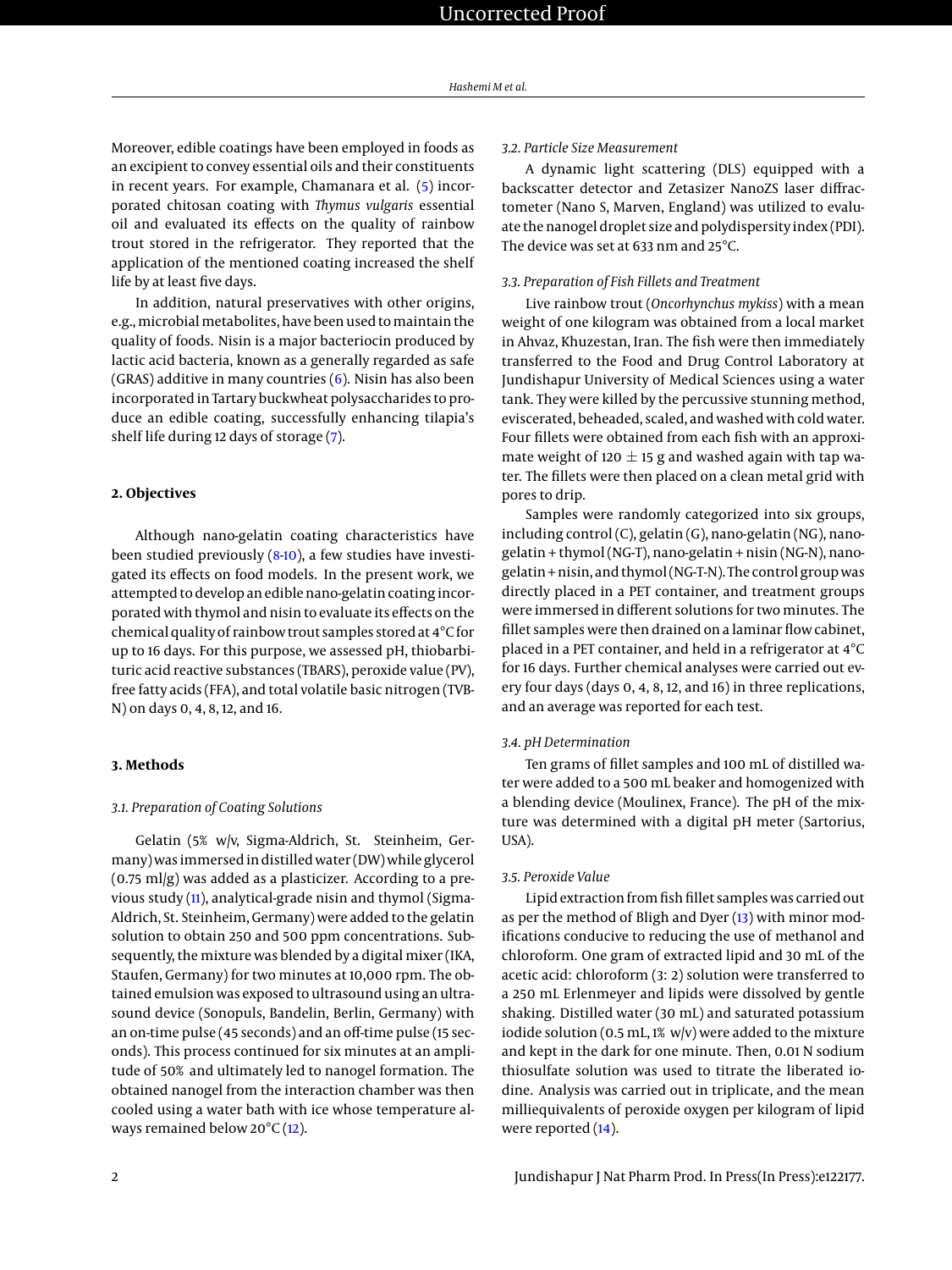## *3.6. Free Fatty Acid*

For free fatty acid (FFA) determination, 0.5 g of the extracted fish lipid was dissolved in 25 mL of ethyl ether and ethanol solution (ratio 1: 1,  $v/v$ ), and phenolphthalein was added as an indicator. Then, NaOH (0.1 N) was used for mixture titration. Analysis was performed in triplicate, and the obtained results were reported as the mean percentage of oleic acid [\(15\)](#page-7-12).

## *3.7. Thiobarbituric Acid Reactive Substance*

The thiobarbituric acid reactive substance (TBARS) analysis was carried out as per the method described by Tsironi, et al. [\(16\)](#page-7-13). Briefly, five grams of fish fillets were homogenized with 15 mL of DW. Then, 2 mL of thiobarbituric acid (TBA) solution and one milliliter of the homogenate were transferred into a glass tube and held for one hour in a 90°C water bath. After cooling to room temperature, the tube was centrifuged for 15 min at 2,000 g. A spectrophotometer (Cecil, England) was used to measure the absorbance of samples (AS) and the absorbance of blank (AB) at 532 nm. Analysis was performed in three replicates, and mean TBARS values were reported as milligrams of malonaldehyde equivalent per kilogram of tissue, using the following formula:

$$
TBARS = \frac{50 \times (AS - AB)}{200} \tag{1}
$$

### *3.8. Total Volatile Basic Nitrogen*

The total volatile basic nitrogen (TVB-N) was measured as per the Goulas and Kontominas [\(17\)](#page-7-14) method with slight modifications. Briefly, 10 g of fillet sample was mixed with 50 mL of DW using a blending device (Moulinex, France). The mixture and 200 mL of DW were poured into a round bottom flask, and 2 g of MgO and a drop of silicon were added to the flask. The mixture was distilled, and the distillate receiver flask was a 250 mL Erlenmeyer flask containing boric acid, methylene blue, and methyl red. The distillation continued for 20 min until the boric acid solution turned green. Captured TVB-N in the receiver flask was titrated by sulfuric acid solution (0.1 N) until the color turned pink. The TVB-N value (mg N/100 g fish samples) was calculated with the following formula:

$$
\% mg\,TVB - N = \frac{V \times C \times 14 \times 100}{10} \tag{2}
$$

V: Volume of consumed sulfuric acid for titration C: Concentration of sulfuric acid

## Jundishapur J Nat Pharm Prod. In Press(In Press):e122177. 3

## *3.9. Statistical Analysis*

All tests were carried out in three replications. The data were expressed as the mean  $\pm$  standard deviation. SPSS version 16 software (SPSS, Inc., Chicago, IL, USA) was used to do statistical analysis using ANOVA and Tukey's test to investigate the significant differences between the groups at a confidence level of  $P < 0.05$ .

## **4. Results and Discussion**

## *4.1. Characterization of Nanogel Coating*

A DLS device measured the diameter of the nanogelatin coating droplet, showing a mean diameter of 140 nm. This result is well consistent with the study of Chen et al. [\(18\)](#page-7-15). They synthesized a nanogel consisting of protein and gelatin incorporated with gold nanoparticles and reported that the size of the nanogel was between 50 and 200 nm (regarding the ratio of protein and gelatin). Zhang et al. [\(10\)](#page-7-7) developed an edible coating from chitosan and gelatin containing tarragon essential oil and reported a 246 nm diameter, which was higher than that in the current results. Sarika et al. [\(19\)](#page-7-16) developed nanogels with gelatin and aldehyde and reported a 120 - 147 nm diameter size for these nanogels, which is consistent with the current study. Different diameter sizes of nanogels could be attributed to applying different types of gelatins with different sizes. Moreover, the presence of other compounds such as chitosan in nanogels affects the size of the droplet. In the current study, nano-gelatin showed a PDI of 0.36, which is in line with the results of Abreu et al. [\(20\)](#page-7-17). The PDI measures tending to zero indicate the homogeneity of size distribution, while PDI values around one point out the heterogeneity of size distribution [\(21\)](#page-7-18). Therefore, PDI data in this study showed appropriate heterogeneous size distributions.

#### *4.2. pH*

The mean pH values are presented in [Figure 1](#page-3-0) during 16 days of storage. Overall, the pH measures showed a significant constant increase, which is in line with the study of Vital et al. [\(22\)](#page-7-19). The maximum pH value was recorded for the control group on day 16 (pH = 7.12  $\pm$  0.02), while the lowest amounts were measured for NG-T-N ( $pH = 6.18$ )  $\pm$  0.02), followed by NG-N (pH = 6.28  $\pm$  0.04), indicating better results in these groups. Bacterial metabolism is conducive to the production of ammonia and other alkaline compounds, which increase the pH. This progressive phenomenon is a sign of spoilage. Lower pH amounts in NG-T-N and NG-N may be attributed to the bacterial growth inhibition in these groups [\(23\)](#page-7-20).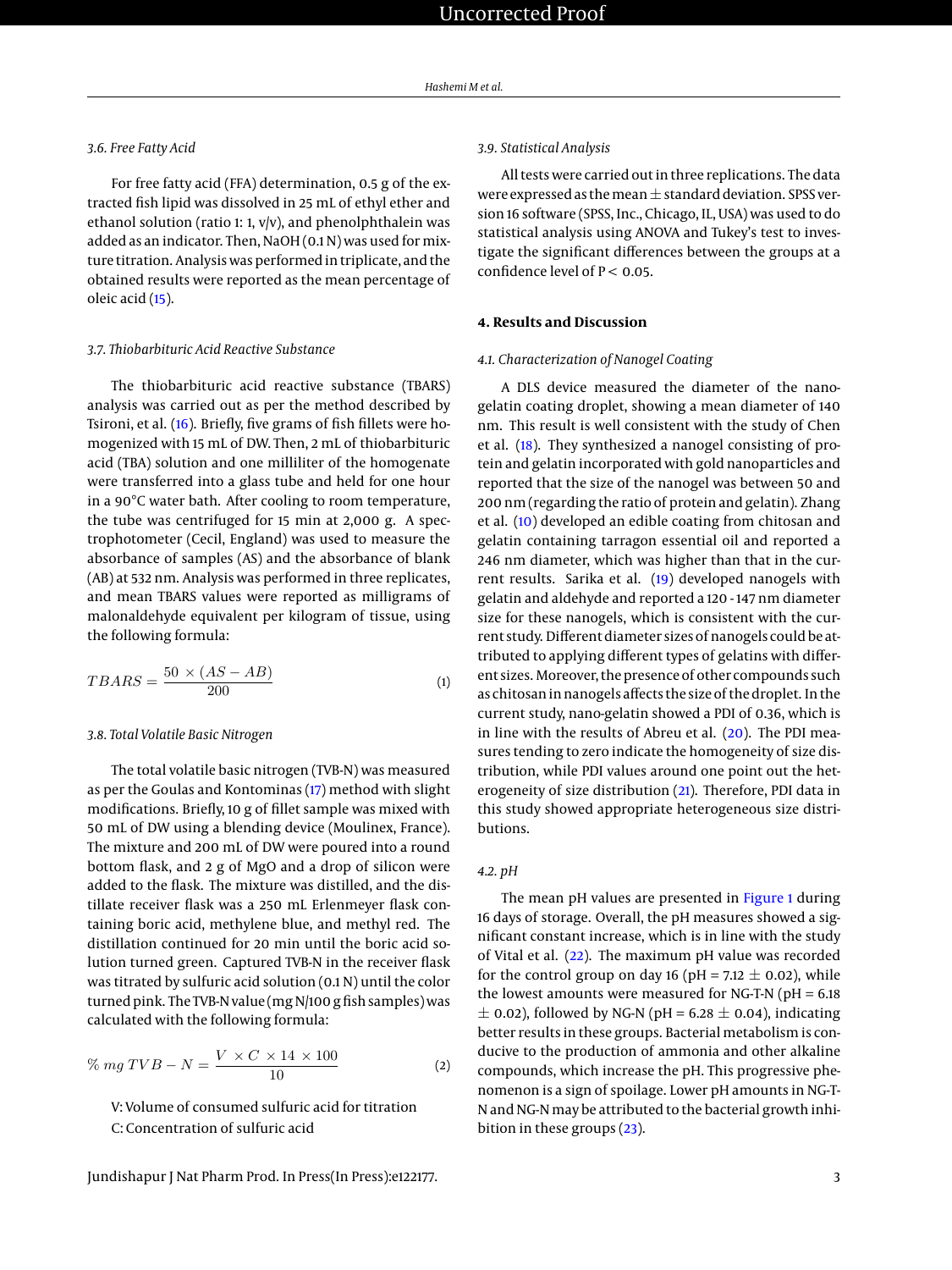<span id="page-3-0"></span>

*Hashemi M et al.*

Figure 1. Effects of different treatments on pH of samples stored at 4°C for 16 days (C, control; G, gelatin; NG, nano-gelatin; NG-T, nano-gelatin + thymol; NG-N, nano-gelatin + nisin; NG-T-N, nano-gelatin + thymol + nisin)

## *4.3. Lipid Oxidation in Fillet Samples*

The amounts of PV in fish lipids of different groups are presented in Figure 2. The PVs for different treatments were low on days 0 and 4, but they increased significantly (P < 0.05) in subsequent days until 16 days of storage. On the final day of storage, the highest PV was recorded for the control group (18.5  $\pm$  0.86 meg oxygen/kg oil), while the lowest amount was measured for NG-T-N (8.33  $\pm$  0.57 meg oxygen/kg oil), followed by NG-T treatment (9.06  $\pm$ 0.94 meq oxygen/kg oil). Herein, the differences between NG-T-N and NG-T groups and other groups were observed from day  $8 (P < 0.05)$  and remained until the last day of storage. Concerning the acceptable limit for PV (5 meq active  $O_2$ /kg lipid) on day 8, the C, G, NG, and NG-N groups exceeded this limit, while the NG-T-N and NG-T groups remained within the acceptable range at least for four more days. Our results agree with the study of Dehghani et al. [\(24\)](#page-7-21), which reported lower PV measures in rainbow trout samples treated with clove and Shirazi thyme essential oil. In another study, gelatin incorporated with orange leaf essential oil was utilized to increase the shelf life of shrimp stored at  $4^{\circ}$ C [\(25\)](#page-7-22). They reported that the antioxidant activity of essential oil significantly affected the PVs and retained the samples below acceptable limits.

Another index for lipid oxidation is TBARS, which indicates the level of secondary lipid oxidation. Different TBARS values in fish fillets during storage are depicted in [Figure 3.](#page-4-1) At the beginning of the storage, TBARS values for all groups were approximately 0.5 mg of malonaldehyde/kg tissue and reached the range of 1.45  $\pm$  0.43 to 6.03  $\pm$  0.2 mg of malonaldehyde/kg tissue. The lowest amounts

of TBARS were 1.45  $\pm$  0.43 and 1.69  $\pm$  0.49 mg of malonaldehyde/kg tissue for the NG-T-N and NG-T groups, respectively. The increasing trend in TBARS values was similar to the study of Ojagh et al. [\(26\)](#page-7-23), Rezaeifar et al. [\(27\)](#page-7-24), and Sarmast et al. [\(28\)](#page-7-25). In this study, a comparison of TBARS values between different treatments showed similar results to PVs, and the best results were obtained in the NG-T-N and NG-T groups. The maximum TBARS value allowed for fish is 5 mg of malonaldehyde equivalent/kg tissue [\(29\)](#page-7-26). Considering this limit, only treatments containing thymol remained acceptable during storage. The effectiveness of a combination of gelatin and essential oils in reducing lipid oxidation and TBARS values was reported by other researchers [\(25,](#page-7-22) [30\)](#page-7-27). They concluded that gelatin alone could not retard lipid oxidation, but the incorporation of gelatin with essential oils significantly reduced the TBARS values. However, in another study by Hosseini et al. [\(23\)](#page-7-20), gelatin coating containing oregano essential oil was used to increase the shelf life of rainbow trout. The results showed that oregano essential oil could not significantly reduce the TBARS values.

Determination of free fatty acid (FFA) is another typical analysis to reveal lipid oxidation in foods. Lipid hydrolysis gives rise to FFA, and FFA measurement can be used as an indicator of rancidity. Moreover, evidence denotes an indirect correlation between FFA levels and freshness [\(31\)](#page-7-28). The FFA values in our study are presented in [Figure](#page-5-0) [4.](#page-5-0) The initial amounts of FFA were in the range of 0.53%- 0.64% of oleic acid and increased to 1.78%-3.61% of oleic acid on day 16. A constant increase in FFA was reported by other studies [\(32,](#page-7-29) [33\)](#page-8-0). The best results were demonstrated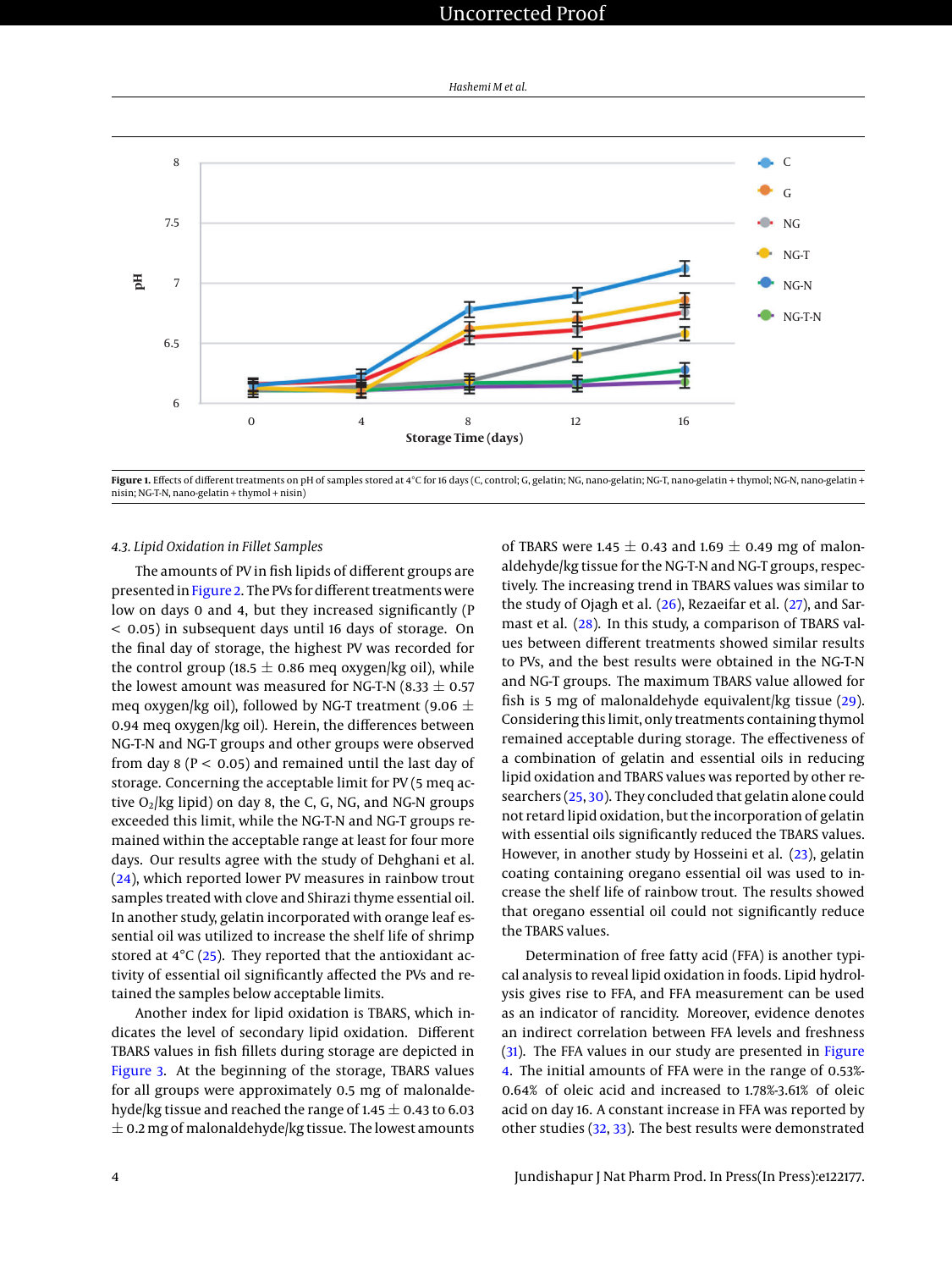<span id="page-4-0"></span>

*Hashemi M et al.*

Figure 2. Effects of different treatments on peroxide values (mEq oxygen/kg oil) in samples stored at 4°C for 16 days (C, control; G, gelatin; NG, nano-gelatin; NG-T, nano-gelatin + thymol; NGN, nano-gelatin + nisin; NG-T-N, nano-gelatin + thymol + nisin)

<span id="page-4-1"></span>

**Figure 3.** Effects of different treatments on TBARS (mg of malonaldehyde/kg tissue) in samples stored at 4°C for 16 days (C, control; G, gelatin; NG, nano-gelatin; NG-T, nanogelatin + thymol; NG-N, nano-gelatin + nisin; NG-T-N, nano-gelatin + thymol + nisin)

in NG-T-N treatment, followed by NG-T treatment. The FFA values in other groups (C, G, NG, and NG-N) were significantly higher ( $P < 0.05$ ), showing poor antioxidant activity. It seems that thymol was effective in reducing lipid oxidation. It has been reported that the gelatin coating embedded with cinnamon oil dramatically reduced the FFA amounts, which is compatible with our study [\(30\)](#page-7-27). Heydari et al. [\(34\)](#page-8-1) produced a coating including sodium alginate and *Mentha longifolia* essential oil to improve the shelf life of carp fillets. They reported that FFA values were significantly reduced in groups treated with *Mentha longifolia* essential oil. The FFA is the product of further oxidation

of lipids with a low molecular weight that causes undesirable odor and taste of fish products [\(35\)](#page-8-2). Better results of FFA analysis may be due to the antioxidant effect of essential oils. Moreover, it seems that gelatin nanogel, when surrounding fillets, isolates them from the environment and prevents the contact of oxygen with the samples. This phenomenon consequently retards the oxidation process.

Lipid oxidation leads to rancidity and spoilage of foods such as fish, induced by enzymatic reactions and autoxidation. Due to the considerable amounts of polyunsaturated fatty acids in fish, these food products are highly susceptible to deterioration. Better results of NG-T-N and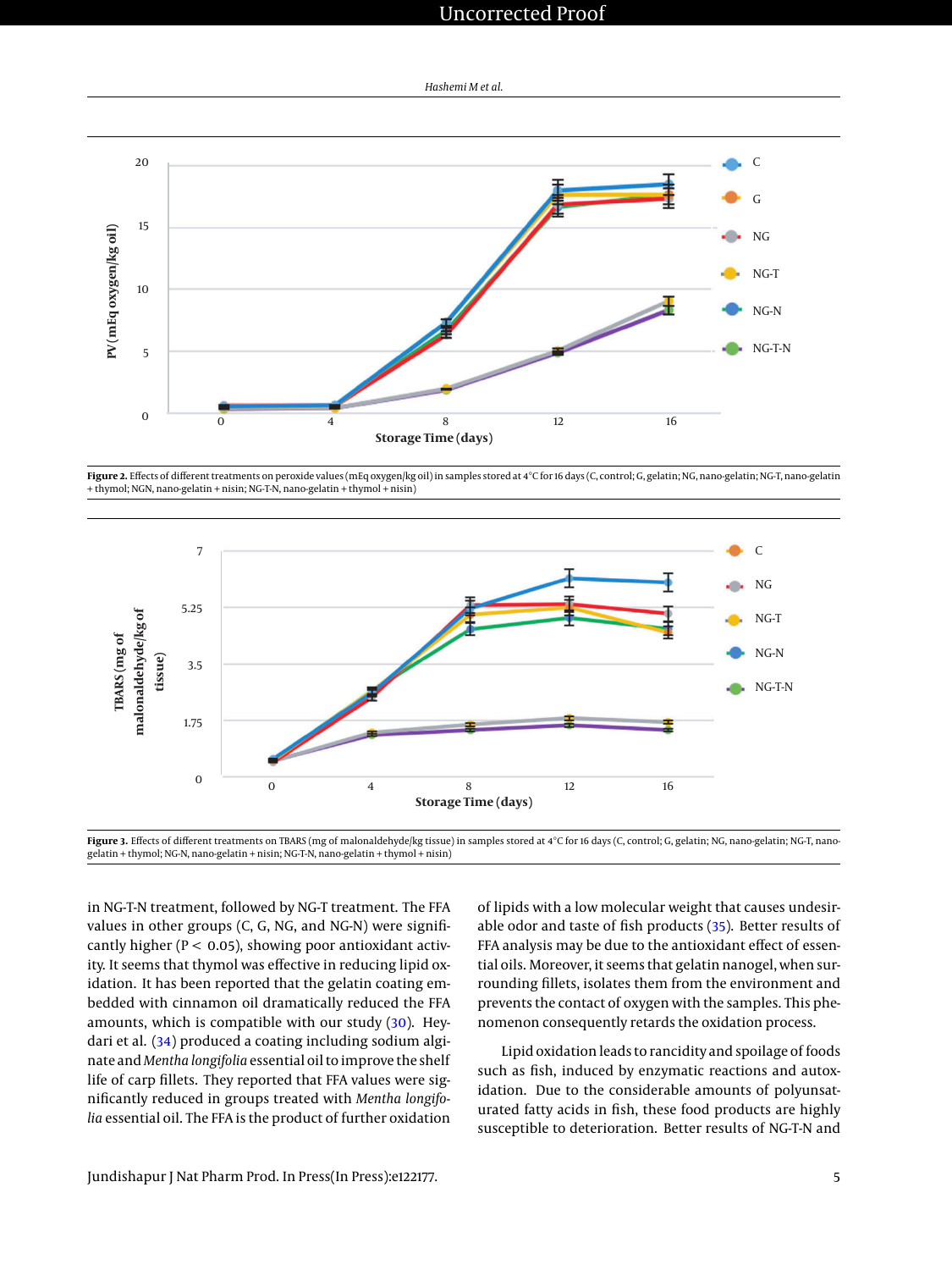<span id="page-5-0"></span>

**Figure 4.** Effects of different treatments on FFA (% of oleic acid) in samples stored at 4°C for 16 days (C, control; G, gelatin; NG, nano-gelatin; NG-T, nano-gelatin + thymol; NG-N, nano-gelatin + nisin; NG-T-N, nano-gelatin + thymol + nisin)

NG-T treatments in lipid oxidation tests were ascribed to the presence of thymol. Thymol is one of the main constituents of some essential oils such as thyme (*Thymus vulgaris*) and *Carum copticum*, granting them excellent antioxidant activity. Thymol belongs to phenolic compounds with redox properties, demonstrating antioxidant effects in fish meat [\(36\)](#page-8-3). Phenolic compounds are metal chelators, hydrogen donors, singlet oxygen quenchers, and reducing agents [\(37\)](#page-8-4). The current study showed that gelatin and nisin could not prevent lipid oxidation. Overall, the incorporation of thymol in NG-T-N and NG-T groups resulted in exquisite retardation of lipid oxidation in PV, TBARS, and FFA analysis, while the lack of an antioxidant agent in C, G, and NG-N groups caused a high level of lipid oxidation and rancidity.

## *4.4. Total Volatile Basic Nitrogen*

The total volatile basic nitrogen (TVB-N) is a wellknown analysis for measuring ammonia, dimethylamine, trimethylamine, and other volatile nitrogenous compounds in muscle foods, reflecting the degree of deterioration. Therefore, it is exploited as an indicator of the quality of fish. The TVB-N values in different groups are shown in [Figure 5.](#page-6-1) The TVB-N values on the first day ranged from 11.2  $\pm$  0.0 to 12.13  $\pm$  1.6 mg N/100 g and reached 26.13  $\pm$  1.6 to 52.26  $\pm$  1.5 mg N/100 g, which exhibited a constant increase during 16 days of storage. Similar results were reported by Dehghani et al. [\(24\)](#page-7-21), Shadman et al. [\(32\)](#page-7-29), and Hosseini et al.  $(23)$ . On the final day of storage, the amounts of TVB-N were significantly lower in the NG-T, NG-N, and NG-T-N groups than in the C, G, and NG groups ( $P < 0.05$ ). The

TVB-N at the end of storage was recorded at 26.13, 29.86, and 38.26 mg N/100 g for NG-T-N, NG-N, and NG-T, respectively. These data showed that gelatin and nano-gelatin could not prevent the incremental trend of TVB-N. Conversely, the addition of nisin and thymol effectively reduced the TVB-N values. Moreover, simultaneous incorporation of nisin and thymol into the nano-gelatin demonstrated the best results, indicating their possible synergistic effects. Regarding the suggestion of 25 mg N/100 g TVB-N as the upper acceptability limit for rainbow trout [\(24\)](#page-7-21), the NG-T-N group surpassed the defined limit on the final day of storage. However, other groups were above the defined limit on day 12, revealing that NG-T-N treatment enhanced the quality of rainbow trout fillets for four days (regarding the TVB-N test).

Different essential oils containing thymol could re-duce the TVB-N values. Hosseini et al. [\(23\)](#page-7-20) performed a study to increase the shelf life of rainbow trout by using the gelatin coating containing oregano essential oil. The primary constituent of oregano essential oil used by Hosseini et al. [\(23\)](#page-7-20) was thymol, and its addition to the gelatin coating significantly reduced the TVB-N values. Moreover, *Ziziphora clinopodioides* essential oil was embedded with the chitosan-gelatin film to improve the quality of minced trout fillets [\(38\)](#page-8-5). The analysis of *Ziziphora clinopodioides* showed that carvacrol and thymol were its main components. The TVB-N values in the study by Kakaei and Shahbazi [\(38\)](#page-8-5) significantly decreased after adding *Ziziphora clinopodioides* essential oil. Besides, the beneficial effects of nisin on the quality of sea bass (*Dicentrarchus labrax* L.) were evaluated by Ucar et al. [\(39\)](#page-8-6). They reported that the

*Hashemi M et al.*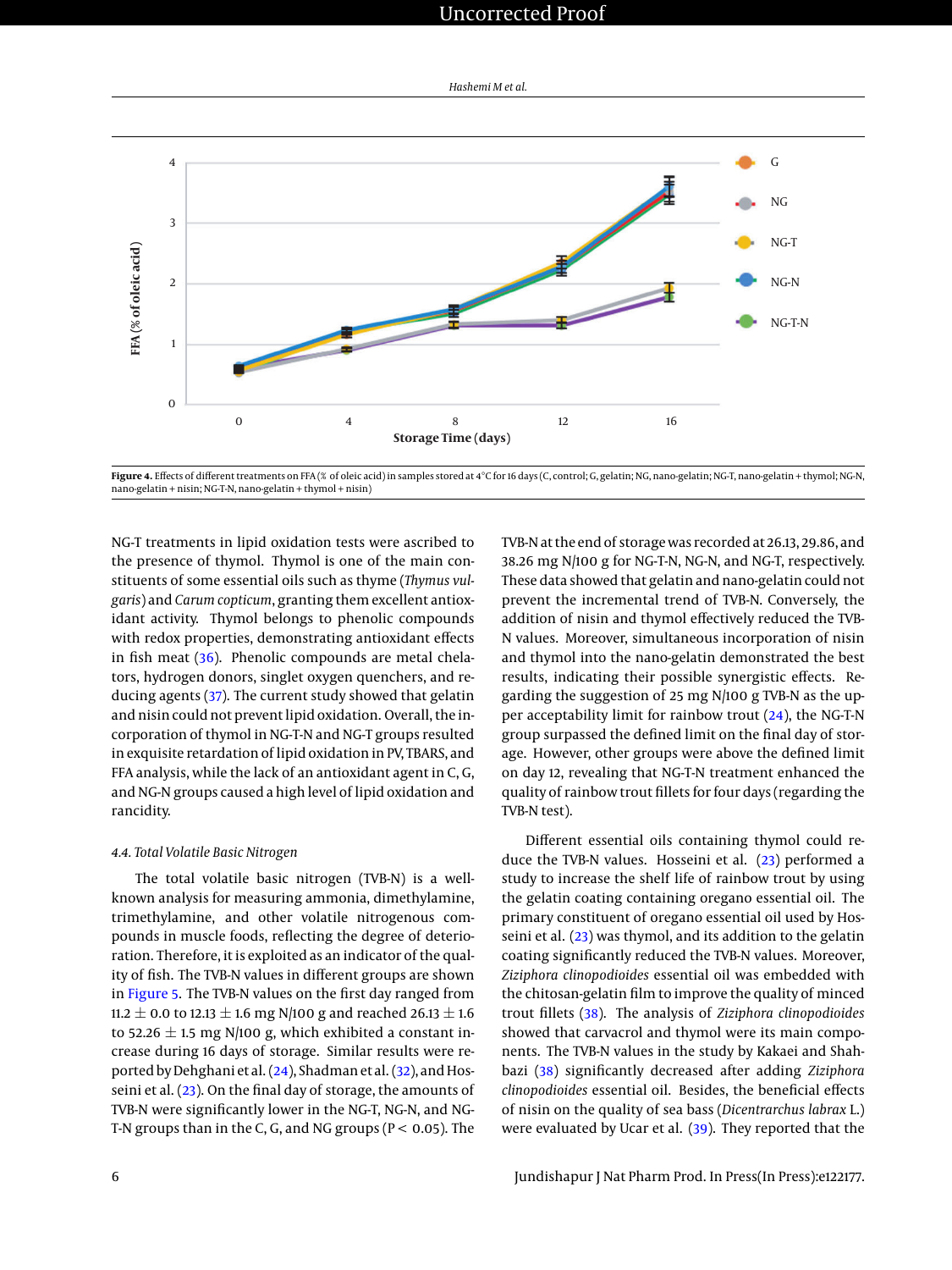*Hashemi M et al.*

<span id="page-6-1"></span>

**Figure 5.** Effects of different treatments on TVB-N (mg N/100 g) in samples stored at 4°C for 16 days (C, control; G, gelatin; NG, nano-gelatin; NG-T, nano-gelatin + thymol; NG-N, nano-gelatin + nisin; NG-T-N, nano-gelatin + thymol + nisin)

addition of 0.8% w/v nisin to sea bass fillets increased its shelf life by at least two days (concerning TVB-N analysis).

cal additives. Other studies should be carried out to investigate the effects of this coating on other food models.

## *4.5. Conclusions*

This study revealed that nano-gelatin incorporated with thymol and nisin exhibited beneficial effects on rainbow trout fillets' shelf life and quality during 16 days of storage at  $4^{\circ}$ C. The pHs were significantly (P < 0.05) lower in NG-N, NG-T, and NG-T-N treatments than in other treatments indicating the better quality of samples. The PV, TBARS, and FFA analyses revealed that the addition of thymol to nano-gelatin retarded lipid oxidation. Nano-gelatin and nisin alone were ineffective in lipid oxidation reactions and unable to inhibit this process. However, among all treatments, the simultaneous application of nisin and thymol showed the best result, and the lowest amounts for PV, TBARS, and FFA were measured in the NG-T-N group. This phenomenon may be attributed to the synergistic effects of antioxidant activities ascribed to thymol and nisin. The NG-T, NG-N, and NG-T-N treatments showed significantly ( $P < 0.05$ ) lower TVB-N values than others. Similar to the results of lipid oxidation tests, the lowest TVB-N values were observed in the NG-T-N treatment. Unlike the results of lipid oxidation tests, the addition of nisin alone significantly ( $P < 0.05$ ) affected the TVB-N values, indicating the possible antimicrobial effects. We suggest that nanogelatin coating incorporated with nisin and/or thymol can be utilized in muscle foods to increase chemical quality and shelf life. The seafood industry can use a nano-gelatin coating with nisin and thymol to remove synthetic chemi-

Jundishapur J Nat Pharm Prod. In Press(In Press):e122177. 7

## **Footnotes**

**Authors' Contribution:** Study design, data analysis, and manuscript drafting: Mohammad Hashemi and Seyyed Mohammad Ali Noori. Data collection and manuscript editing: Faezeh Sadat Pourmousavi and Fatemeh Mohajer. All authors read and approved the final manuscript.

**Conflict of Interests:** The authors declare no conflict of interest.

**Data Reproducibility:** The data presented in this study are openly available in one of the repositories or will be available on request from the corresponding author by this journal representative at any time during submission or after publication. Otherwise, all consequences of possible withdrawal or future retraction will be with the corresponding author.

**Ethical Approval:** The code is IR.AJUMS.REC.1398.121 (link: ethics.research.ac.ir/EthicsProposalView.php?id=61137).

Funding/Support: Ahvaz Jundishapur University of Medical Sciences funded the study (grant number TRC-9806).

## **References**

<span id="page-6-0"></span>1. Zehi ZB, Afshari A, Noori SMA, Jannat B, Hashemi M. The Effects of X-Ray Irradiation on Safety and Nutritional Value of Food: A Systematic Review Article. *Curr Pharm Biotechnol*. 2020;**21**(10):919–26. doi: [10.2174/1389201021666200219093834.](http://dx.doi.org/10.2174/1389201021666200219093834) [PubMed: [32072900\]](http://www.ncbi.nlm.nih.gov/pubmed/32072900).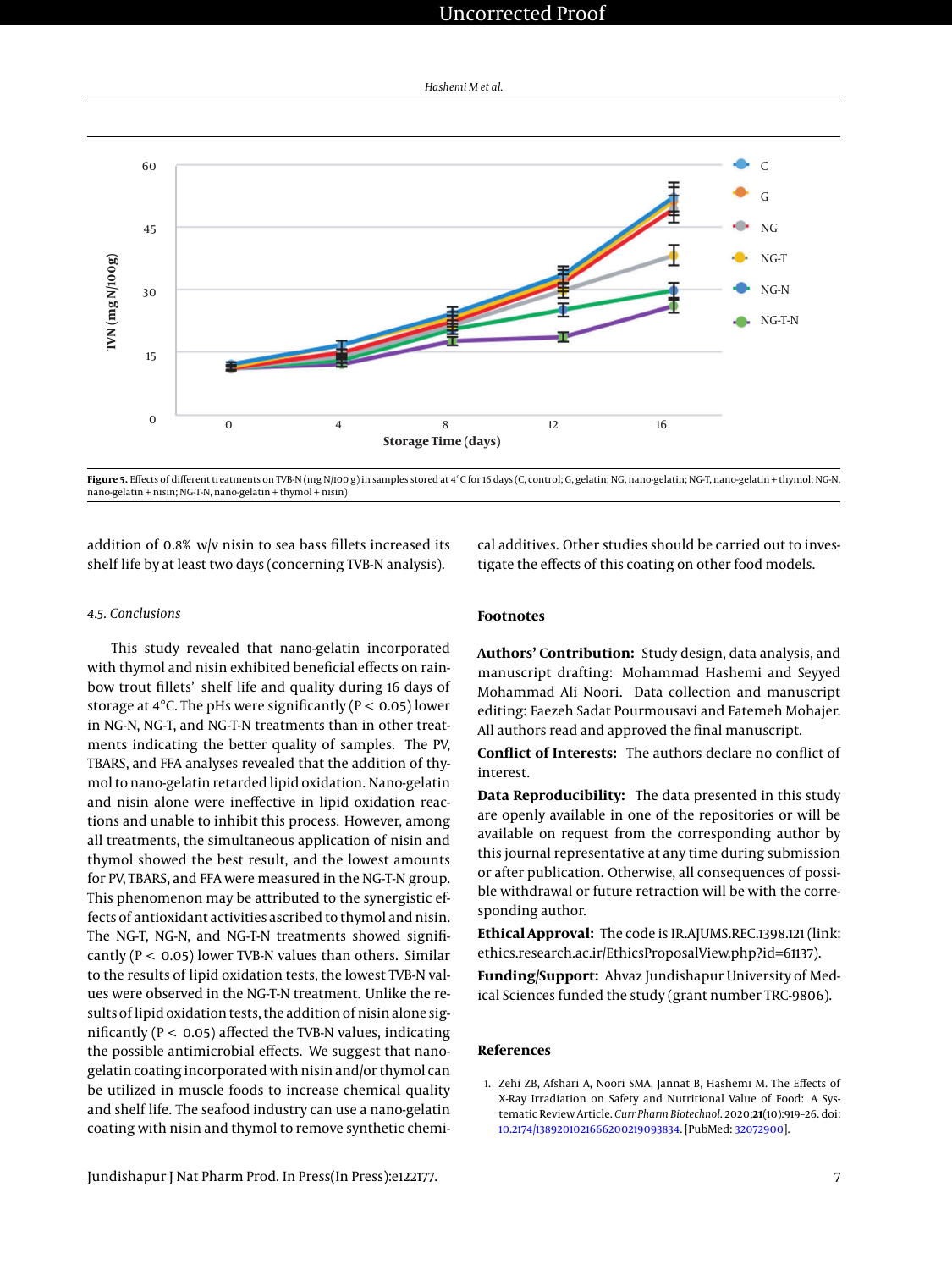- <span id="page-7-0"></span>2. Raatz SK, Silverstein JT, Jahns L, Picklo MJ. Issues of fish consumption for cardiovascular disease risk reduction. *Nutrients*. 2013;**5**(4):1081– 97. doi: [10.3390/nu5041081.](http://dx.doi.org/10.3390/nu5041081) [PubMed: [23538940\]](http://www.ncbi.nlm.nih.gov/pubmed/23538940). [PubMed Central: [PMC3705336\]](https://www.ncbi.nlm.nih.gov/pmc/articles/PMC3705336).
- <span id="page-7-1"></span>3. Alirezalu K, Hesari J, Yaghoubi M, Khaneghah AM, Alirezalu A, Pateiro M, et al. Combined effects of epsilon-polylysine and epsilonpolylysine nanoparticles with plant extracts on the shelf life and quality characteristics of nitrite-free frankfurter-type sausages. *Meat Sci*. 2021;**172**:108318. doi: [10.1016/j.meatsci.2020.108318.](http://dx.doi.org/10.1016/j.meatsci.2020.108318) [PubMed: [32980722\]](http://www.ncbi.nlm.nih.gov/pubmed/32980722).
- <span id="page-7-2"></span>4. Mohajer F, Khanzadi S, Keykhosravy K, Noori SMA, Azizzadeh M, Hashemi M. Impact of gelatin nanogel coating containing thymol and nisin on the microbial quality of rainbow trout fillets and the inoculated Listeria monocytogenes. *Aquac Res*. 2021;**52**(8):3958–65. doi: [10.1111/are.15239.](http://dx.doi.org/10.1111/are.15239)
- <span id="page-7-3"></span>5. Chamanara V, Shabanpour B, Khomeiri M, Gorgin S. Shelf-Life Extension of Fish Samples by Using Enriched Chitosan Coating with Thyme Essential Oil. *J Aquat Food Prod T*. 2013;**22**(1):3–10. doi: [10.1080/10498850.2011.621583.](http://dx.doi.org/10.1080/10498850.2011.621583)
- <span id="page-7-4"></span>6. Kakatkar AS, Gautam RK, Shashidhar R. Combination of glazing, nisin treatment and radiation processing for shelf-life extension of seer fish (Scomberomorous guttatus) steaks. *Radiat Phys Chem*. 2017;**130**:303–5. doi: [10.1016/j.radphyschem.2016.09.017.](http://dx.doi.org/10.1016/j.radphyschem.2016.09.017)
- <span id="page-7-5"></span>7. Wang F, Zhang H, Jin W, Li L. Effects of tartary buckwheat polysaccharide combined with nisin edible coating on the storage quality of tilapia (Oreochromis niloticus) fillets. *J Sci Food Agric*. 2018;**98**(8):2880–8. doi: [10.1002/jsfa.8781.](http://dx.doi.org/10.1002/jsfa.8781) [PubMed: [29148572\]](http://www.ncbi.nlm.nih.gov/pubmed/29148572).
- <span id="page-7-6"></span>8. Jridi M, Abdelhedi O, Salem A, Kechaou H, Nasri M, Menchari Y. Physicochemical, antioxidant and antibacterial properties of fish gelatin-based edible films enriched with orange peel pectin: Wrapping application. *Food Hydrocolloids*. 2020;**103**. doi: [10.1016/j.foodhyd.2020.105688.](http://dx.doi.org/10.1016/j.foodhyd.2020.105688)
- 9. Vejdan A, Ojagh SM, Adeli A, Abdollahi M. Effect of TiO2 nanoparticles on the physico-mechanical and ultraviolet light barrier properties of fish gelatin/agar bilayer film. *LWT - Food Sci Technol*. 2016;**71**:88–95. doi: [10.1016/j.lwt.2016.03.011.](http://dx.doi.org/10.1016/j.lwt.2016.03.011)
- <span id="page-7-7"></span>10. Zhang H, Liang Y, Li X, Kang H. Effect of chitosan-gelatin coating containing nano-encapsulated tarragon essential oil on the preservation of pork slices. *Meat Sci*. 2020;**166**:108137. doi: [10.1016/j.meatsci.2020.108137.](http://dx.doi.org/10.1016/j.meatsci.2020.108137) [PubMed: [32272381\]](http://www.ncbi.nlm.nih.gov/pubmed/32272381).
- <span id="page-7-8"></span>11. Mastromatteo M, Lucera A, Sinigaglia M, Corbo MR. Combined effects of thymol, carvacrol and temperature on the quality of non conventional poultry patties. *Meat Sci*. 2009;**83**(2):246–54. doi: [10.1016/j.meatsci.2009.05.007.](http://dx.doi.org/10.1016/j.meatsci.2009.05.007) [PubMed: [20416746\]](http://www.ncbi.nlm.nih.gov/pubmed/20416746).
- <span id="page-7-9"></span>12. Salvia-Trujillo L, Rojas-Graü MA, Soliva-Fortuny R, Martín-Belloso O. Effect of processing parameters on physicochemical characteristics of microfluidized lemongrass essential oilalginate nanoemulsions. *Food Hydrocolloids*. 2013;**30**(1):401–7. doi: [10.1016/j.foodhyd.2012.07.004.](http://dx.doi.org/10.1016/j.foodhyd.2012.07.004)
- <span id="page-7-10"></span>13. Bligh EG, Dyer WJ. A rapid method of total lipid extraction and purification. *Can J Biochem Physiol*. 1959;**37**(8):911–7. doi: [10.1139/o59-099.](http://dx.doi.org/10.1139/o59-099) [PubMed: [13671378\]](http://www.ncbi.nlm.nih.gov/pubmed/13671378).
- <span id="page-7-11"></span>14. Amiri E, Aminzare M, Azar HH, Mehrasbi MR. Combined antioxidant and sensory effects of corn starch films with nanoemulsion of Zataria multiflora essential oil fortified with cinnamaldehyde on fresh ground beef patties. *Meat Sci*. 2019;**153**:66–74. doi: [10.1016/j.meatsci.2019.03.004.](http://dx.doi.org/10.1016/j.meatsci.2019.03.004) [PubMed: [30913410\]](http://www.ncbi.nlm.nih.gov/pubmed/30913410).
- <span id="page-7-12"></span>15. Ehsani A, Jasour MS, Hashemi M, Mehryar L, Khodayari M. ZatariamultifloraBoiss essential oil and sodium acetate: how they affect shelf life of vacuum-packaged trout burgers. *Int J Food Sci Tech*. 2014;**49**(4):1055– 62. doi: [10.1111/ijfs.12400.](http://dx.doi.org/10.1111/ijfs.12400)
- <span id="page-7-13"></span>16. Tsironi T, Dermesonlouoglou E, Giannakourou M, Taoukis P. Shelf life modelling of frozen shrimp at variable temperature conditions. *LWT - Food Sci Technol*. 2009;**42**(2):664–71. doi: [10.1016/j.lwt.2008.07.010.](http://dx.doi.org/10.1016/j.lwt.2008.07.010)
- <span id="page-7-14"></span>17. Goulas AE, Kontominas MG. Effect of salting and smoking-method on the keeping quality of chub mackerel (Scomber japonicus): bio-

chemical and sensory attributes. *Food Chem*. 2005;**93**(3):511–20. doi: [10.1016/j.foodchem.2004.09.040.](http://dx.doi.org/10.1016/j.foodchem.2004.09.040)

- <span id="page-7-15"></span>18. Chen IH, Chen YF, Liou JH, Lai JT, Hsu CC, Wang NY, et al. Green synthesis of gold nanoparticle/gelatin/protein nanogels with enhanced bioluminescence/biofluorescence. *Mater Sci Eng C Mater Biol Appl*. 2019;**105**:110101. doi: [10.1016/j.msec.2019.110101.](http://dx.doi.org/10.1016/j.msec.2019.110101) [PubMed: [31546461\]](http://www.ncbi.nlm.nih.gov/pubmed/31546461).
- <span id="page-7-16"></span>19. Sarika PR, Anil Kumar PR, Raj DK, James NR. Nanogels based on alginic aldehyde and gelatin by inverse miniemulsion technique: synthesis and characterization. *Carbohydr Polym*. 2015;**119**:118–25. doi: [10.1016/j.carbpol.2014.11.037.](http://dx.doi.org/10.1016/j.carbpol.2014.11.037) [PubMed: [25563951\]](http://www.ncbi.nlm.nih.gov/pubmed/25563951).
- <span id="page-7-17"></span>20. Abreu FO, Oliveira EF, Paula HC, de Paula RC. Chitosan/cashew gum nanogels for essential oil encapsulation. *Carbohydr Polym*. 2012;**89**(4):1277–82. doi: [10.1016/j.carbpol.2012.04.048.](http://dx.doi.org/10.1016/j.carbpol.2012.04.048) [PubMed: [24750942\]](http://www.ncbi.nlm.nih.gov/pubmed/24750942).
- <span id="page-7-18"></span>21. Acevedo-Fani A, Salvia-Trujillo L, Rojas-Graü MA, Martín-Belloso O. Edible films from essential-oil-loaded nanoemulsions: Physicochemical characterization and antimicrobial properties. *Food Hydrocolloids*. 2015;**47**:168–77. doi: [10.1016/j.foodhyd.2015.01.032.](http://dx.doi.org/10.1016/j.foodhyd.2015.01.032)
- <span id="page-7-19"></span>22. Vital ACP, Guerrero A, Ornaghi MG, Kempinski E, Sary C, Monteschio JO, et al. Quality and sensory acceptability of fish fillet (Oreochromis niloticus) with alginate-based coating containing essential oils. *J Food Sci Technol*. 2018;**55**(12):4945–55. doi: [10.1007/s13197-018-](http://dx.doi.org/10.1007/s13197-018-3429-y) [3429-y.](http://dx.doi.org/10.1007/s13197-018-3429-y) [PubMed: [30482990\]](http://www.ncbi.nlm.nih.gov/pubmed/30482990). [PubMed Central: [PMC6233458\]](https://www.ncbi.nlm.nih.gov/pmc/articles/PMC6233458).
- <span id="page-7-20"></span>23. Hosseini SF, Rezaei M, Zandi M, Ghavi FF. Effect of Fish Gelatin Coating Enriched with Oregano Essential Oil on the Quality of Refrigerated Rainbow Trout Fillet. *J Aquat Food Prod T*. 2016;**25**(6):835–42. doi: [10.1080/10498850.2014.943917.](http://dx.doi.org/10.1080/10498850.2014.943917)
- <span id="page-7-21"></span>24. Dehghani P, Hosseini SMH, Golmakani MT, Majdinasab M, Esteghlal S. Shelf-life extension of refrigerated rainbow trout fillets using total Farsi gum-based coatings containing clove and thyme essential oils emulsions. *Food Hydrocolloids*. 2018;**77**:677–88. doi: [10.1016/j.foodhyd.2017.11.009.](http://dx.doi.org/10.1016/j.foodhyd.2017.11.009)
- <span id="page-7-22"></span>25. Alparslan Y, Yapıcı HH, Metin C, Baygar T, Günlü A, Baygar T. Quality assessment of shrimps preserved with orange leaf essential oil incorporated gelatin. *LWT - Food Sci Technol*. 2016;**72**:457–66. doi: [10.1016/j.lwt.2016.04.066.](http://dx.doi.org/10.1016/j.lwt.2016.04.066)
- <span id="page-7-23"></span>26. Ojagh SM, Rezaei M, Razavi SH, Hosseini SMH. Effect of chitosan coatings enriched with cinnamon oil on the quality of refrigerated rainbow trout. *Food Chem*. 2010;**120**(1):193–8. doi: [10.1016/j.foodchem.2009.10.006.](http://dx.doi.org/10.1016/j.foodchem.2009.10.006)
- <span id="page-7-24"></span>27. Rezaeifar M, Mehdizadeh T, Mojaddar Langroodi A, Rezaei F. Effect of chitosan edible coating enriched with lemon verbena extract and essential oil on the shelf life of vacuum rainbow trout (Oncorhynchus mykiss). *J Food Safety*. 2020;**40**(3). doi: [10.1111/jfs.12781.](http://dx.doi.org/10.1111/jfs.12781)
- <span id="page-7-25"></span>28. Sarmast E, Fallah AA, Habibian Dehkordi S, Rafieian-Kopaei M. Impact of glazing based on chitosan-gelatin incorporated with Persian lime (Citrus latifolia) peel essential oil on quality of rainbow trout fillets stored at superchilled condition. *Int J Biol Macromol*. 2019;**136**:316–23. doi: [10.1016/j.ijbiomac.2019.06.087.](http://dx.doi.org/10.1016/j.ijbiomac.2019.06.087) [PubMed: [31202847\]](http://www.ncbi.nlm.nih.gov/pubmed/31202847).
- <span id="page-7-26"></span>29. Sallam KI. Chemical, sensory and shelf life evaluation of sliced salmon treated with salts of organic acids. *Food Chem*. 2007;**101**(2):592–600. doi: [10.1016/j.foodchem.2006.02.019.](http://dx.doi.org/10.1016/j.foodchem.2006.02.019) [PubMed: [17245440\]](http://www.ncbi.nlm.nih.gov/pubmed/17245440). [PubMed Central: [PMC1780258\]](https://www.ncbi.nlm.nih.gov/pmc/articles/PMC1780258).
- <span id="page-7-27"></span>30. Andevari G, Rezaei M. Effect of gelatin coating incorporated with cinnamon oil on the quality of fresh rainbow trout in cold storage. *Int J Food Sci Tech*. 2011;**46**(11):2305–11. doi: [10.1111/j.1365-2621.2011.02750.x.](http://dx.doi.org/10.1111/j.1365-2621.2011.02750.x)
- <span id="page-7-28"></span>31. Özogul Y, Özogul F, Kuley E, Özkutuk AS, Gökbulut C, Köse S. Biochemical, sensory and microbiological attributes of wild turbot (Scophthalmusmaximus), from the Black Sea, during chilled storage. *Food Chem*. 2006;**99**(4):752–8. doi: [10.1016/j.foodchem.2005.08.053.](http://dx.doi.org/10.1016/j.foodchem.2005.08.053)
- <span id="page-7-29"></span>32. Shadman S, Hosseini SE, Langroudi HE, Shabani S. Evaluation of the effect of a sunflower oil-based nanoemulsion with Zataria multiflora Boiss. essential oil on the physicochemical properties of rainbow trout (Oncorhynchus mykiss) fillets during cold storage. *LWT - Food Sci Technol*. 2017;**79**:511–7. doi: [10.1016/j.lwt.2016.01.073.](http://dx.doi.org/10.1016/j.lwt.2016.01.073)

8 Jundishapur J Nat Pharm Prod. In Press(In Press):e122177.